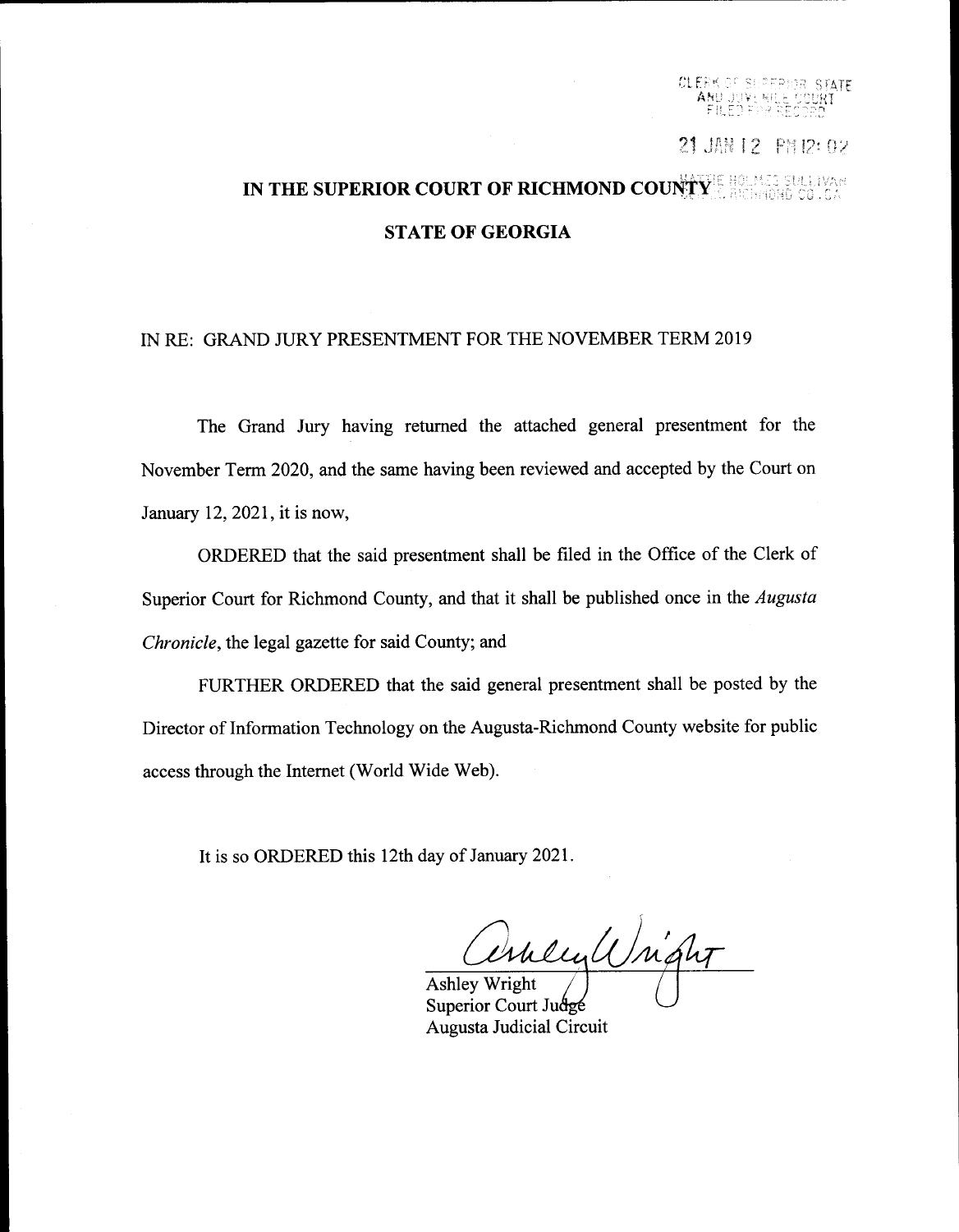| TO:   | The Honorable Ashley Wright<br>Judge, Superior Court    | CLERK OF SCREEDRISTATE<br>TAND JUVENLE COURT          |
|-------|---------------------------------------------------------|-------------------------------------------------------|
|       |                                                         | 21 JAN 12 PM 12: 02                                   |
| FROM: | <b>Richmond County Grand Jury</b><br>November Term 2020 | - HATTE MOLMES SULLIVAN<br>- CLITEK, RECHMOND CO , GA |
| DATE: | January 12, 2021                                        |                                                       |

RE: Grand Jury Presentment

We, the members of the Augusta-Richmond County Grand Jury for the November Term 2020, having been duly sworn by the Honorable Ashley Wright on the 16th day of November 2020, submit our presentment on the 12th day of January, 2020, our last day as an official body of the Grand Jury.

To discharge our sworn duties, as prescribed by the laws of the State of Georgia, we met on Eight (8) dates during our term and acted upon Bills of Indictments presented to us by the District Attorney's Office.

Sub-Committees were not formed due to the Coronavirus Pandemic

The Grand Jury respectfully submits this Presentment on the 12th day of January 2021 and requests that it is published.

Kenner S. La

Khadejah Mone Bates, Secretary

Wade S. Williams Jr.

لأحقق

Loretta Perry

Kenneth Samuel Lamb, Foreperson Nikki Lynette Wheeler,, Asst. Foreperson

*Crist Bates* 

nthony Deprick Denzi

Eric Tate Francesca Sincere Patterson

Kayla Janiya Harmon

Timothy Gene Chonko Norehe Columbo King